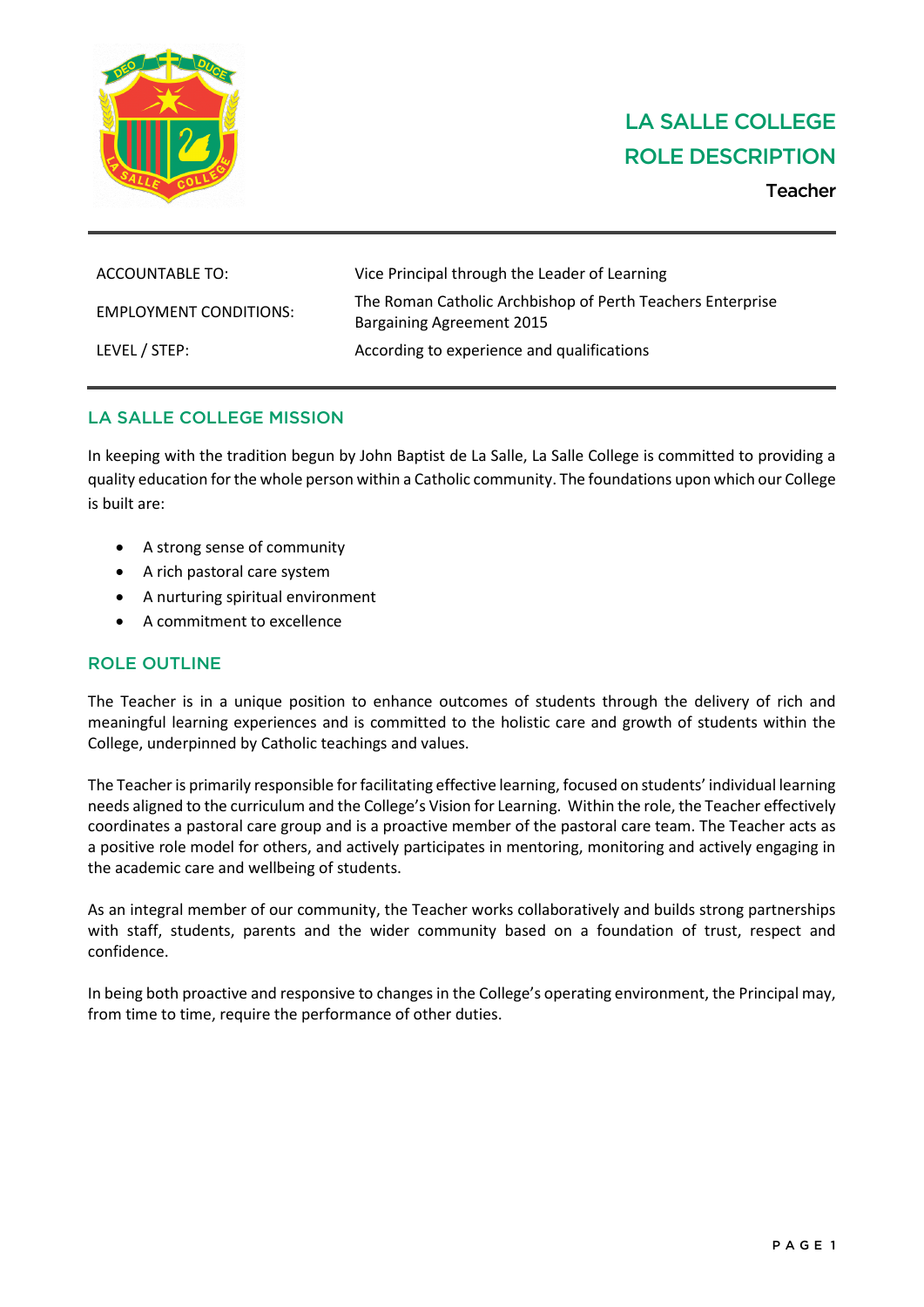# KEY ACCOUNTABILITIES

### 1.0 CATHOLIC IDENTITY AND MISSION

- 1.1 Gives personal witness to Catholic values in their day-to-day duties and engages students, staff and the community in the mission of the College as a Catholic school
- 1.2 Promotes and integrates Catholic Values through their teaching
- 1.3 Understands and upholds the values and expectations as described in the College's Code of Conduct and the Code of Professional Conduct
- 1.4 Actively promotes student engagement with the College values and expectations as described in the Student Code of Conduct
- 1.5 Works collaboratively with staff to ensure the Christian religious perspective is embedded in all teaching and learning process and in all College activities
- 1.6 Acts as a positive role model of Christian values
- 1.7 Shares in the planning and organisation of appropriate prayer, reflections and liturgies for class, school and staff
- 1.8 Contributes to the promotion of a team spirit among the staff by genuinely caring for each other, sharing success and disappointment relating to classroom management and teaching strategies, meeting socially when appropriate etc.
- 1.9 Takes ownership, participates and engages in Faith formation
- 1.10 Have completed, or have made progress towards completing a minimum of Accreditation to Teach in a Catholic School

## 2.0 TEACHING AND LEARNING

- 2.1 Actively promotes the College Vision for Learning as the foundational values and principles for learning and teaching
- 2.2 Maintains a thorough and contemporary knowledge of the subjects they teach and utilises effective teaching strategies to develop engaging learning activities
- 2.3 Engages students in rich learning experiences that facilitate understanding, discovery, reflection and application
- 2.4 Works in collaboration with colleagues to plan and organise content into coherent, wellsequenced programs that meet the requirements of the WA SCSA curriculum
- 2.5 Works collaboratively with colleagues and subject specialists to design and implement resources and experiences that enhance student learning, problem-solving, critical and creative thinking (e.g. trans-disciplinary and problem-based experiences, integrating technology etc.)
- 2.6 Appropriately utilises a range of assessments that promote learning and reflection in students
- 2.7 Sets and maintains clear behavioural and learning expectations for students to promote learning as a rich and lifelong experience in line with the College's policies and procedures
- 2.8 Understands and implements effective differentiated approaches for teaching that enables personalised learning and connectedness to the College based on a deep understanding of individual student needs
- 2.9 Works with leaders of the College to create and maintain a safe, vibrant and secure learning environment for students and staff
- 2.10 Supports the wellbeing strategy of the College through exemplary classroom practice, providing a high level of pastoral care, and by communicating and distributing relevant information about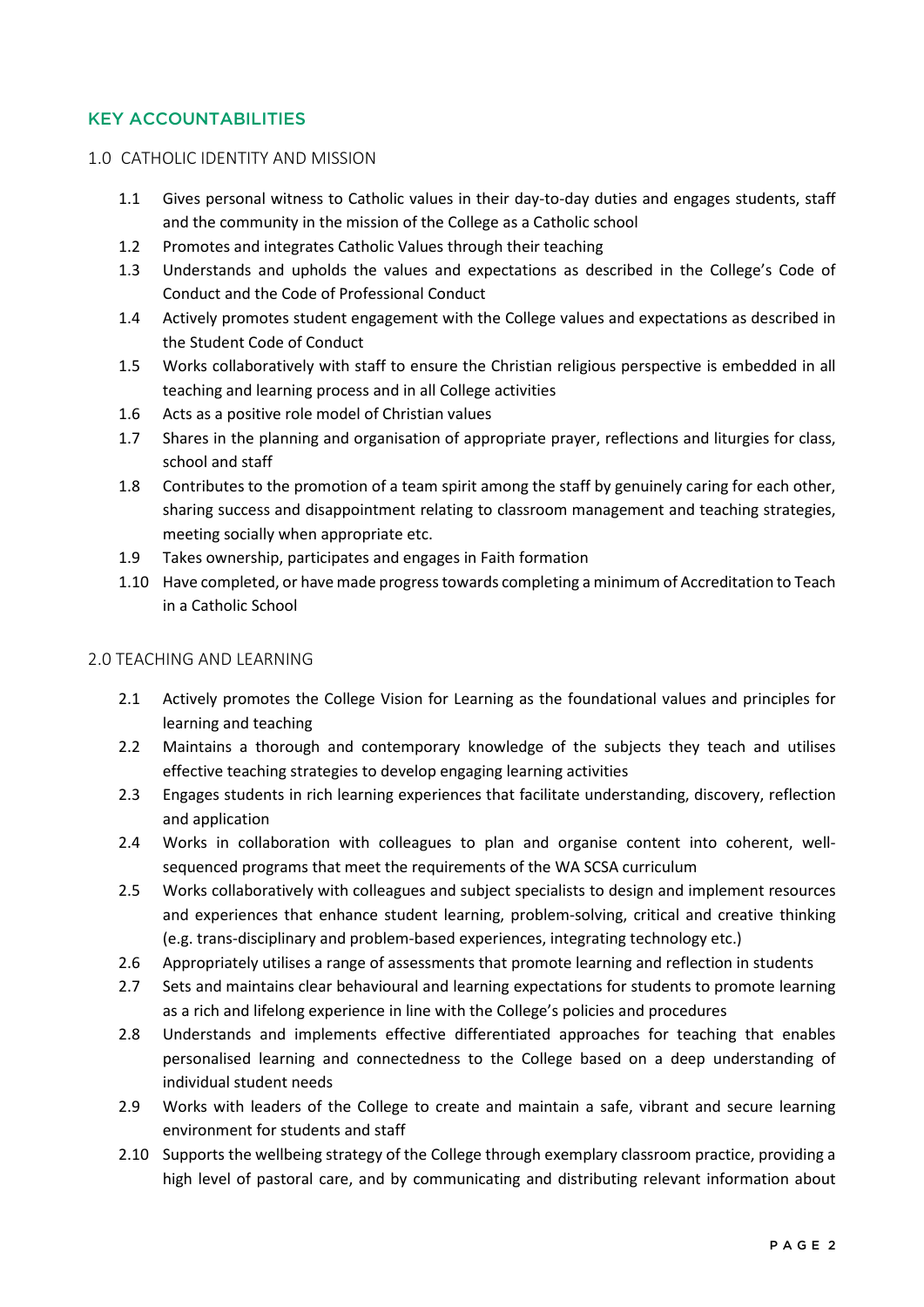wellbeing to students, parents and the wider community as applicable

2.11 Enacts your Duty of Care for students and communicates regularly with applicable parties as required for both wellbeing and academic matters

## 3.0 BUILDING THE CAPACITY OF SELF AND OTHERS

- 3.1 Demonstrates a growth mindset and proactively seeks to extend knowledge aligned to the AITSL Professional Standards through professional learning, collaboration with colleagues, research and participation in external professional networks and events
- 3.2 Maintains a Growth Plan that includes strategies for skilling in the various accountabilities of the role description and supports professional development goals and career path planning
- 3.3 Provides written reflections for professional learning, as part of the annual Growth Plan process to support the achievement of professional goals
- 3.4 Participates in training, preparation and practice for responding to accidents, emergencies or other threats to safety or security of student, staff or other members of the College community
- 3.5 Supports colleagues in their ongoing professional learning journey by sharing resources and expertise, providing constructive feedback, team-teaching and/or peer-coaching or mentoring

## 4.0 MANAGEMENT WITHIN THE COLLEGE

- 4.1 Understands and works within college policies and practices and raises concerns or breaches with applicable parties
- 4.2 All marking requirements for student work, assessment tasks and examinations are completed, and feedback is provided to students in an effective, professional and timely manner
- 4.3 Academic and wellbeing reporting requirements are completed in an accurate, timely and efficient manner
- 4.4 Sets and applies clear expectations for students in support of the College uniform and conduct standards and monitors this on a daily basis
- 4.5 Ensures that roll marking procedures for attendance are fulfilled
- 4.6 Monitors absentee rates of individual students and responds appropriately
- 4.7 Maintains accurate records of communication through SEQTA in relation to student issues and ensures the security and confidentiality of information
- 4.8 Supports the administrative needs of leaders within the College as required, when preparing for programs and events outside normal routines
- 4.9 Participates in Child Protection and Mandatory Reporting training on an annual basis and reports any matters relating to Child Protection directly to the Principal
- 4.10 Works collaboratively with community members to promote and support a positive attitude towards environmental sustainability and social responsibility programs

### 5.0 INNOVATION AND STRATEGIC MANAGEMENT

- 5.1 Contributes to the development of policy, procedures and processes and provides recommendations to Leaders of Learning for improvement
- 5.2 Undertakes strategic planning of lessons and programs, to contribute to a culture and practice of continual improvement with a focus on learning outcomes for all students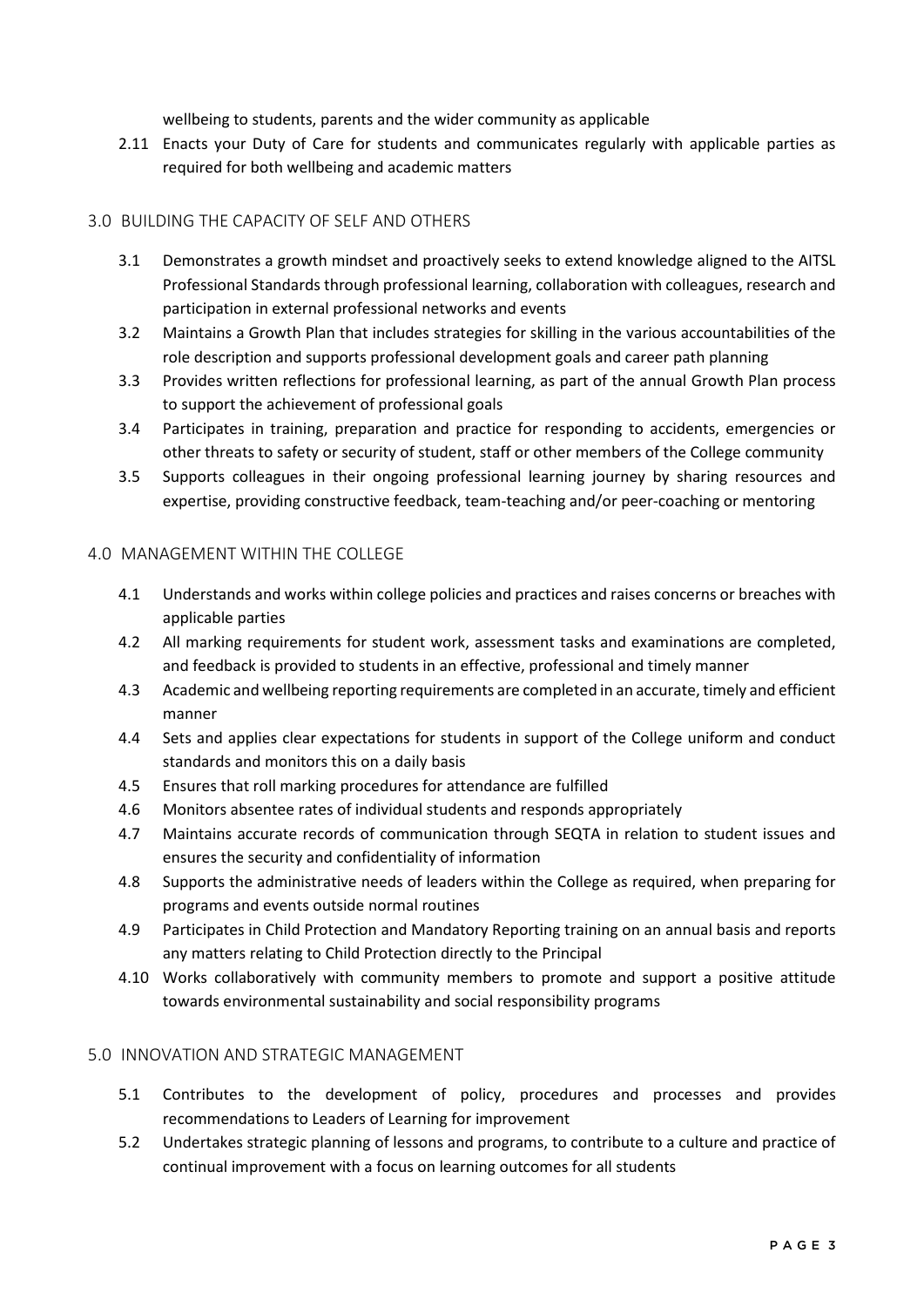- 5.3 Incorporates contemporary, well-researched learning strategies into classroom practice
- 5.4 Actively participates in College working parties focused on improving learning outcomes, and the overall wellbeing of students

## 6.0 ENGAGING AND WORKING WITH THE COMMUNITY

- 6.1 Builds and maintains strong working partnerships with students, staff, parents and the wider community focused on student achievement, wellbeing, safety and resilience through structured effective communication and consultation
- 6.2 Contributes to the organisation and administration of year level activities including Retreats, Reflection Days and fundraising activities
- 6.1 Contributes wholeheartedly to the life of the College, including involvement in extra-curricular activities
- 6.2 Takes ownership, participates and engages students in House initiatives and student community activities both within the College and externally
- 6.3 Is accessible at reasonable times to students when assistance or guidance is sought
- 6.4 Responds to parent enquiries in a professional, timely and efficient manner
- 6.5 Attends parent-teacher-student meetings, information evenings and other College community events as required
- 6.6 Actively participates in the life of the Church and to have a pastoral concern for each individual student
- 6.7 Actively contributes to a culture of charity and justice within the school, as would be expected in a Christian community
- 6.8 Understands the broader community within which the College resides and is aware of the cultural, social and political characteristics that inform the needs of students, families and carers and the challenges they face